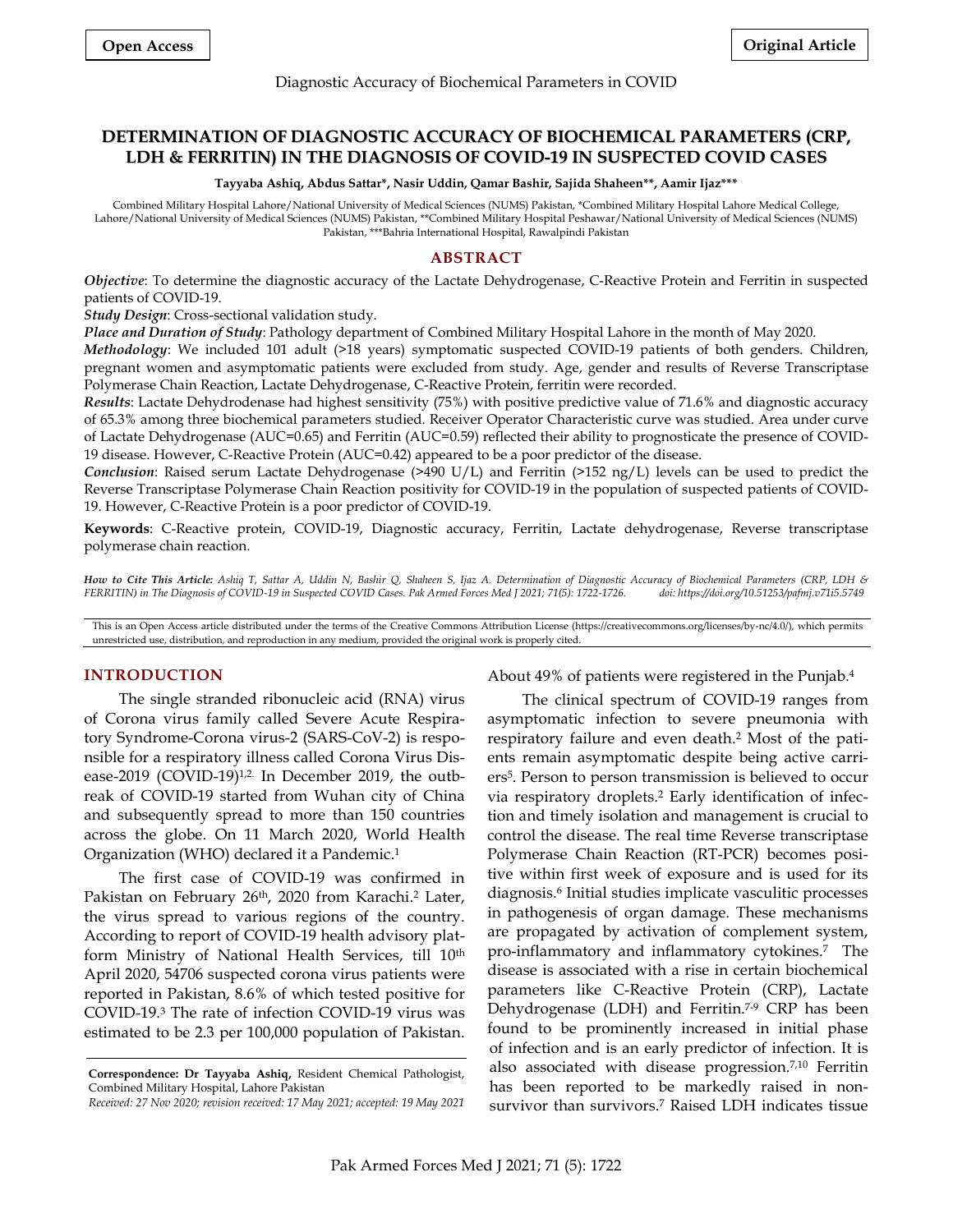destruction and is an important prognostic marker of lung injury.

Our study aims to determine the diagnostic accuracy and association of these biochemical parameters with COVID-19 in suspected cases using RT-PCR as a gold standard for diagnosis.

Whether these biochemical parameters can be used as surrogate markers of COVID-19 positivity is a dilemma. This can help in early isolation and management of suspected patients of COVID-19 because results of biochemical tests can be generated within 2-3 hours as compared to PCR which may take 12-24 hours. An important aspect of COVID-19 diagnosis is that molecular diagnostic facilities are expensive and are available only at selected centers. However, facility for analysis of biochemical parameters is easily available and can be used to screen the masses. The objective of our study was to determine diagnostic accuracy of LDH, CRP & Ferritin in symptomatic suspected COVID-19 patients, using RT-PCR as a gold standard for its diagnosis.

## **METHODOLOGY**:

This cross-sectional validation study was conducted in Pathology department of Combined Military Hospital (CMH) Lahore after taking approval from Research Review Board of the hospital (Ref no. 248/ 2020). The sample size was calculated using following equation (A1) taken from a study by Flahault *et al* on sample size calculation design accuracy in diagnostic test studies<sup>11</sup>.

**Inclusion Criteria:** The adults (age >18 years) suspected COVID-19 patients of both genders, reporting to the screening center for their symptoms (fever, cough, flu, diarrhea, difficulty in breathing) or positive travel/ contact history with COVID-19 patient, from May to May 2020, were included in the study, using nonprobability convenient sampling technique.

**Exclusion Criteria:** Children, pregnant women and asymptomatic patients were excluded from the study.

Informed consent was taken from them. On

admission Throat swab for RT-PCR for COVID-19 virus was taken in viral transport medium (VTM). The blood samples (3ml) were taken in plain tubes for biochemical parameters. Serum was separated by centrifugation at 3500 rpm for 3 minutes and was analyzed without any delay. Sera were kept at  $2-8$ <sup>o</sup>C, if there was any delay in analysis. Roche Cobas C-501 random access chemistry auto-analyzer was used for analysis of C-reactive protein (CRP) and lactate dehydrogenase (LDH). For Ferritin, Roche Cobas e-411 auto-analyzer was used.

Age, gender and result of RT-PCR along with biochemical parameters (LDH, CRP & Ferritin) were recorded and entered in SPSS (version 21) for statistical analysis. Frequency of age gender and RT-PCR result was determined. Sensitivity, specificity, positive predictive values (PPV), negative predictive value (NPV) and diagnostic accuracy for each studied biochemical parameter were calculated. We used chi-square test to find the difference between frequency of patients with the low and raised levels of biochemical parameters in RT-PCR positive and negative cases. The Receiver Operator Characteristic (ROC) graph was made to see the area under the curve (AUC) of the studied parameters to prognosticate the patients with positive RT-PCR for COVID-19.

### **RESULTS**

One hundred and one suspected patients of COVID-19 were enrolled in this study, 72.3% were males and 27.7% were females. Mean age of patients was  $46.7 \pm 16.9$  years. Most of patients  $(46.5\%)$  were young, lying in the age range of 18 to 40 years. 33.7% of cases were aged between 41-60 years and only 19.8% were above 61 years of age. The result of RT-PCR for COVID-19 was positive in 64 (63.4%) and negative in 37 (36.6%) cases. Out of 64 COVID-19 cases, 48 had raised LDH levels (Table-I). Among the 37 negative cases, 13 and 6 had raised and severely raised LDH levels respectively (Table-II). Surprisingly 32 COVID-19 positive cases had CRP level within normal reference limits. 17%, 25% and 10% of positive COVID-19

**Table-I: Sensitivity, specificity, positive predictive value, negative predictive value and diagnostic accuracy of biochemical parameters.**

| <b>Diagnostic Parameters</b>                                              | Lactate<br>Dehydrogenase | Ferritin | C-Reactive<br>Protein |
|---------------------------------------------------------------------------|--------------------------|----------|-----------------------|
| Sensitivity= True Positive/(True Positive + False Negative)               | 75%                      | 54.6%    | 50%                   |
| Specificity= True Negative / (True Negative + False Positive)             | 48%                      | 43.2%    | 40.5%                 |
| Positive Predictive Value= True Positive/(True Positive+ False Positive)  | 71.6%                    | 62.5%    | 59.3%                 |
| Negative Predictive Value= True Negative/(True Negative + False Negative) | 52.9%                    | 35.5%    | 31.9%                 |
| Diagnostic Accuracy=(True Positive +True Negative)/All Patients           | 65.3%                    | 55.4%    | 46.5%                 |

*LDH: Lactate Dehydrogenase, CRP: C-Reactive Protein.*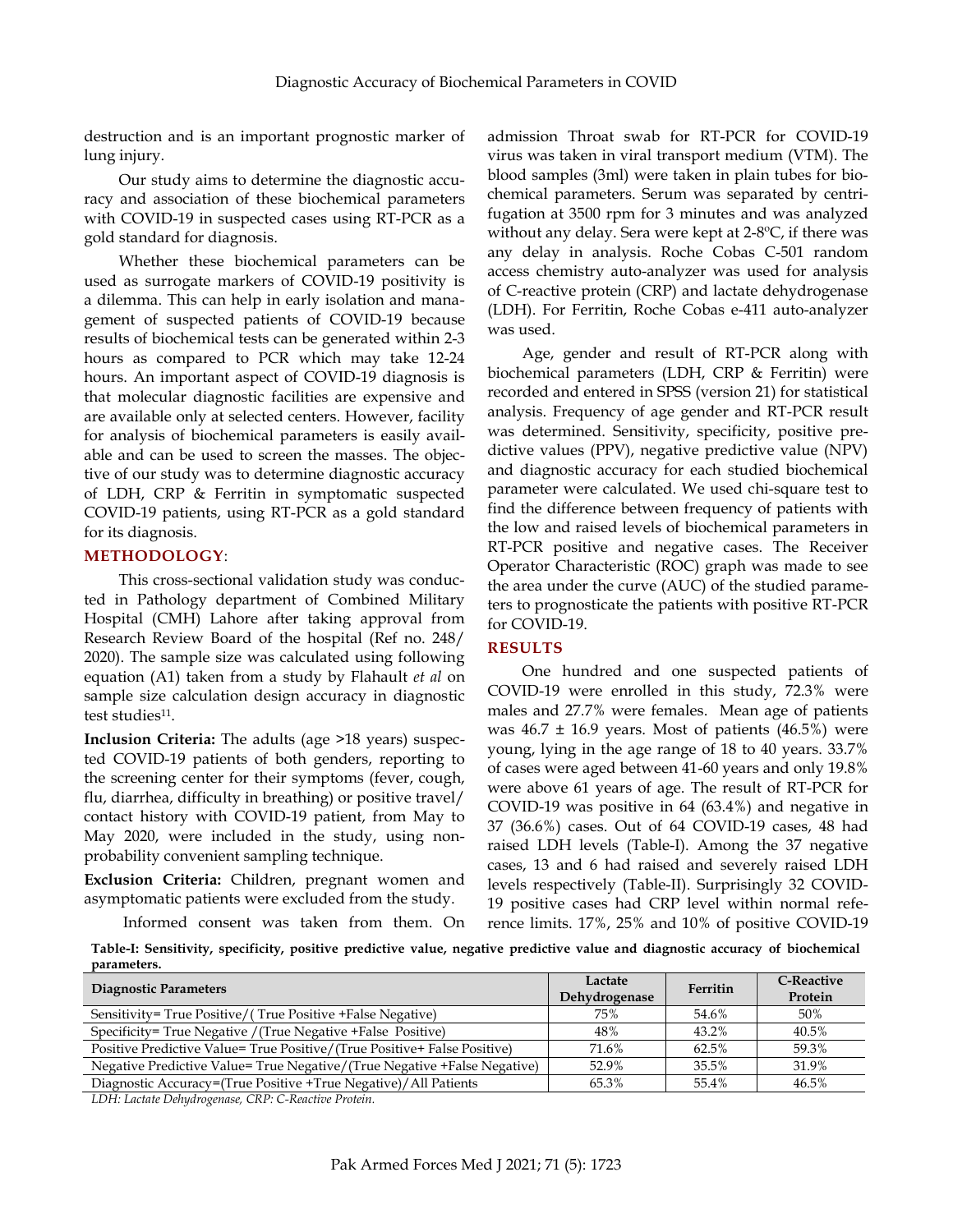cases had high normal, moderately raised and markedly raised Ferritin levels respectively (Table-II).

nation, 0.7-0.8 is acceptable, 0.8-0.9 is excellent, and >0.9 is considered outstanding.

| <b>Parameters</b>  | <b>Values</b>                      | Reverse Transcriptase Polymerase Chain Reaction<br>$(RT-PCR)$ |          |             | $p$ -value |
|--------------------|------------------------------------|---------------------------------------------------------------|----------|-------------|------------|
|                    |                                    | Positive                                                      | Negative | Total cases |            |
| Lactate            | 150-450 U/L (ref. limit)           | 16 (47)                                                       | 18(53)   | 34          | $0.02*$    |
| Dehydrogenase      | 450-1000 U/L (mildly raised)       | 40(75)                                                        | 13(25)   | 53          |            |
| (LDH)              | >1000 U/L (markedly raised)        | 8(57)                                                         | 6(43)    | 14          |            |
| Ferritin           | 12-100 $\frac{ng}{L}$ (low normal) | 12(46)                                                        | 14 (54)  | 26          | $0.22**$   |
|                    | $100-200$ ng/L (high normal)       | 17(71)                                                        | 7(29)    | 24          |            |
|                    | $200-1000$ ng/L (mildly raised)    | 25(67)                                                        | 12(33)   | 37          |            |
|                    | >1000 ng/L (markedly raised)       | 10(71)                                                        | 4(29)    | 14          |            |
| C-Reactive Protein | <b>Total Cases</b>                 | 64 (63.3)                                                     | 37(36.7) | 101         | $0.65**$   |
| (CRP)              | $\leq 6$ mg/L                      | 32(68)                                                        | 15(32)   | 47          |            |
|                    | $6-100$ mg/L (mildly raised)       | 24 (59)                                                       | 17(41)   | 41          |            |
|                    | $>100$ mg/L (markedly raised)      | 8(61)                                                         | 5(39)    | 13          |            |
|                    | Total cases                        | 64(63.3)                                                      | 37(36.7) | 101         |            |

**Table-II: Results of biochemical parameters in COVID-19 patients.**

*\*Determined by Chi-square test, \*\* determined by Fisher's Exact test.*

The sensitivity, specificity, positive predictive value (PPV), negative predictive value (NPV) and diagnostic accuracy were calculated for each of three parameters using formulas mentioned in Table-II. LDH had highest sensitivity (75%) with the positive predictive value (PPV) of 71.6% and diagnostic accuracy of 65.3% (Table-I). CRP showed poor diagnostic accuracy of 46.5% with sensitivity of only 50% and positive predictive value (PPV) of 59.3% (Table-I). The chi-square test showed that LDH levels had significant difference (*p*value=0.02) between the RT-PCR positive and negative groups (Table-II). The Fisher's exact test used for CRP and ferritin showed insignificant difference of their levels in RT-PCR positive and negative groups (Table-II). The Receiver Operator Characteristic (ROC) graph was made to see the area under the curve (AUC) of the studied parameters to prognosticate the patients with positive RT-PCR for COVID-19. LDH (AUC=0.65) and Ferritin (AUC=0.59) had the curve above the reference line. CRP had AUC=0.42 only (Figure). The suggested the cut-off for LDH is  $>490$  U/L (sensitivity: 70.3%) and for Ferritin is >152 ng/L (sensitivity: 68.8%).

### **DISCUSSION**

Sensitivity and specificity are common terms used in the settings of validity of a laboratory test. Sensitivity denotes accuracy and the term specificity is used for reproducibility. A receiver operator characteristic (ROC) curve denotes the relation between clinical sensitivity and specificity for every possible cut-off. It is used to assess that how accurate the test (s) in question is as compared to the gold standard test for the diagnosis of a disease. An AUC of 0.5 suggests no discrimi-

Our results revealed LDH (AUC=0.65) and Ferritin (AUC=0.59) had the curve above the reference line indicating that they have better accuracy than CRP (AUC=0.42) in predicting the positive RT-PCR for COVID-19 (Figure). That indicated their predictive ability for detecting presence of COVID-19. CRP (AUC =0.42) proved it to be a poor predictor of the disease.



**Figure: Receiver Operator Characteristic graph. Area under the curve (AUC) of LDH = 0.65, AUC of Ferritin = 0.59 and AUC of RP=0.42.**

Our findings in regard of CRP were in contrast to other studies. Only LDH levels had significant difference between RT-PCR positive and negative groups (*p*= 0.02) (Table-II). It may be because the sample size was small and with increase in sample size, more differences that are prominent may be observed.

Chang *et al*, concluded that raised LDH is an independent risk factor for severity (HR: 2.73, 95% CI: 1.25-5.97; *p*=0.012) and mortality (HR: 40.50, 95% CI: 3.65-449.28; *p*=0.003) of COVID-19. <sup>5</sup> A study by Wang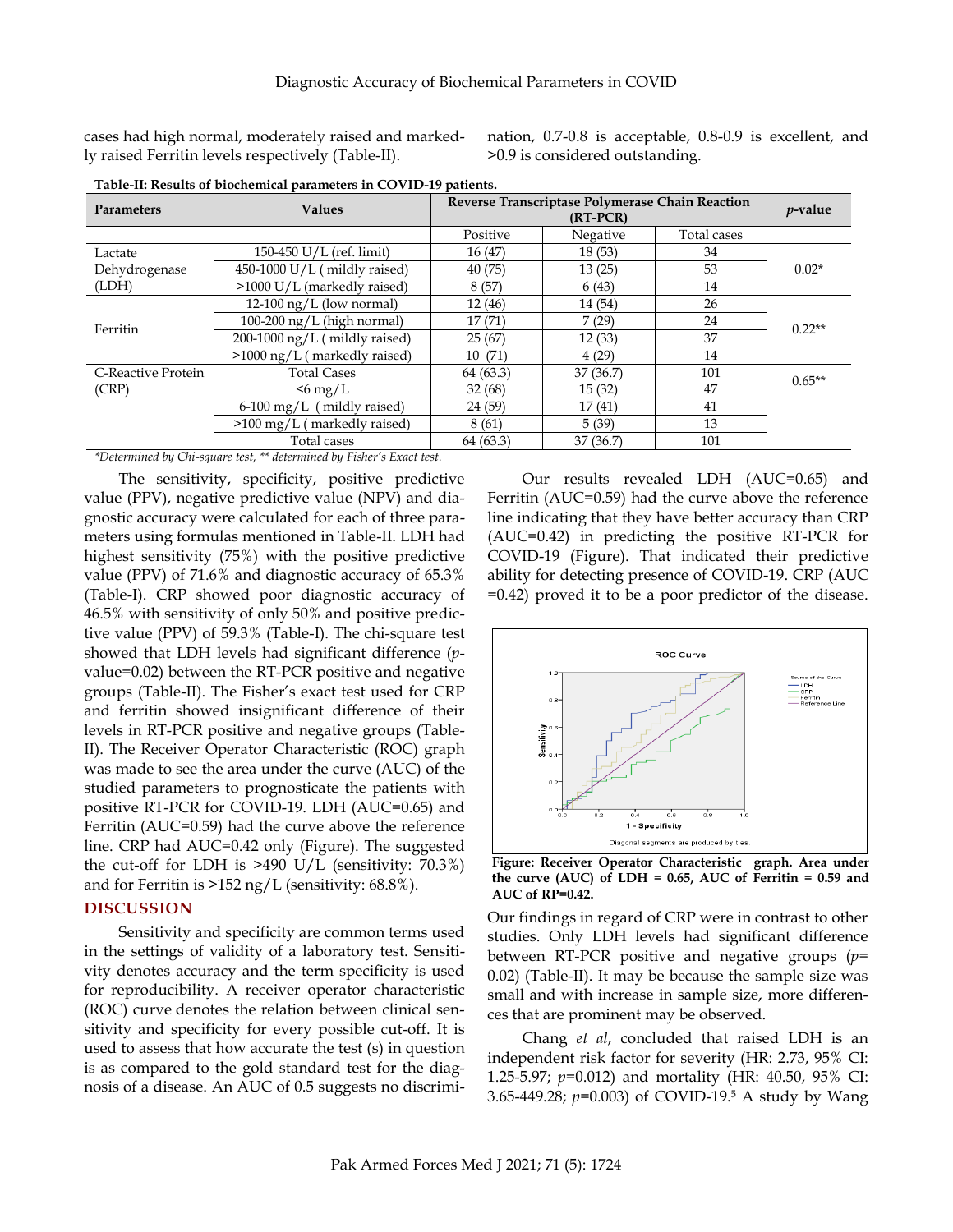*et al*, supports our findings as they found that COVID-19 of significant severity is associated with LDH >245 U/L (AUC= 0.82), CRP >64.79 (AUC=0.78) in addition to increased age, D-dimers, serum amyloid and decreased serum Albumin<sup>9</sup>. In COVID-19 lungs are mainly involved leading to hypoxia, thrombogenesis and inflammatory damage to the lung tissue. Raised LDH level indicates tissue destruction and is considered an important prognostic marker for lung injury. <sup>12</sup> A very similar diagnostic accuracy study was conducted by Mardani *et al,* in Iran. They found that including the parameters like serum ALT, Neutrophils count, Urea, the CRP (AUC=0.870) and LDH (AUC=0.835) had a remarkable accuracy in predicting patients with positive RT-PCR for COVID-19. <sup>13</sup> Most of the studies suggest that LDH is raised during SARS-CoV-2 infection and has good predictive ability for the presence of COVID-19. Tsui and colleagues reported that on admission elevated level LDH and Neutrophil count were independent predictors of a poor clinical outcome. <sup>14</sup> Our findings are in agreement that high LDH levels are associated with severe disease or higher viral load. 11-13

Lui *et al*, from China, conducted a study in year 2020, including 12 patients showed that CRP levels negatively correlated with viral load. <sup>15</sup> Among the biochemical indexes, the AUC on ROC curve for the infection and tissue damage indicators, Albumin, CRP, and LDH were 1, 0.938, and 0.844, respectively. These may also be potential predictors of disease severity. However, sample size of their study was too small to generalize the result. In contrast to their findings, our study showed that CRP is a poor predictor of the RT-PCR positivity for COVID-19 and is poorly related to the disease. Another study done on 25 patients by Azzi *et al* showed no significant association between CRP and viral load in COVID-19 patients. 12

In agreement to our findings, three large studies reported significant increase in serum ferritin along with other biochemical parameters in non-survivors compared to survivors. 11,16,17 In a large multi-centered study many demographic and biochemical parameters were compared between survivors and non-survivors of COVID-19 using multivariable regression. <sup>11</sup> Significant difference in the levels of Ferritin and LDH was observed between two groups. Feld *et al*, also studied ferritin as a predictor of mortality in 942 cases of COVID-19. <sup>18</sup> Ferritin levels on admission and the maximum levels observed were poor predictors of death on ROC analysis, with AUC of 0.77 and 0.638 respectively.

We infer that a raised LDH (>490 U/L) and Ferritin (>152 ng/L) in symptomatic patients, suspected of COVID-19, should alert us. Such suspected patients should be immediately isolated and labeled as highrisk cases. With early identification, isolation and management we can control spread of disease in any population.

#### **LIMITATION OF STUDY**

Our study had few limitations as we studied only three biochemical parameters in symptomatic suspected COVID-19 patients. We recommend that for better analysis, large scale study, including hematological, biochemical and other inflammatory markers, should be done.

#### **CONCLUSION**

We conclude that LDH and Ferritin have good accuracy and can be helpful in prognosticating the presence of COVID-19 disease in symptomatic suspected patients. On the other hand, CRP is a poor indicator/marker of positive RT-PCR for COVID-19.

#### **Conflict of Interest:** None.

#### **Authors' Contribution**

TA: Design, collection and analysis of data, writing initial draft, AS: Revised and editing, NU: Data writing, revised and editing the data, QB: Data analysis, SS: Conceived and designed the study, AI: Revised and editing.

### **REFERENCES**

- 1. World Health Organization. Public health surveillance for COVID-19: interim guidance, 16 December 2020. World Health Organization. 2020, Available at: [https://apps.who.int/iris/](https://apps.who.int/iris/handle/10665/337897) [handle/10665/337897.](https://apps.who.int/iris/handle/10665/337897) License: CC BY-NC-SA 3.0 IGO. [Accessed on March 8, 2021]
- 2. McIntosh, MD K. UpToDate [Internet]. Uptodate.com. 2021 Available from: [https://www.uptodate.com/contents/](https://www.uptodate.com/contents/coronavirus-disease-2019-covid-19-epidemiology-virology-and-prevention) [coronavirus-disease-2019-covid-19-epidemiology-virology-and](https://www.uptodate.com/contents/coronavirus-disease-2019-covid-19-epidemiology-virology-and-prevention)[prevention](https://www.uptodate.com/contents/coronavirus-disease-2019-covid-19-epidemiology-virology-and-prevention) [Accessed on March 10, 2021].
- 3. COVID-19 Health Advisory Platform by Ministry of National Health Services Regulations and Coordination [Internet]. Covid.gov.pk. 2021, [Internet] Available from[: http://covid.gov.](http://covid.gov.pk/guideline) [pk/guideline.](http://covid.gov.pk/guideline) [ Accessed on March 12, 2021]
- 4. Abid K, Bari YA, Younas M, Tahir Javaid S, Imran A. Progress of COVID-19 Epidemic in Pakistan. Asia Pac J Public Health 2020; 32(4): 154-156.
- 5. Li C, Ye J, Chen Q, Hu W, Wang L, Fan Y, et al. Elevated Lactate Dehydrogenase (LDH) level as an independent risk factor for the severity and mortality of COVID-19. Aging (Albany NY).2020; 12(15): 15670-15681.
- 6. Sethuraman N, Jeremiah SS, Ryo A. Interpreting Diagnostic Tests for SARS-CoV-2. JAMA 2020; 323(22): 2249-2251.
- 7. Ponti G, Maccaferri M, Ruini C, Tomasi A, Ozben T. Biomarkers associated with COVID-19 disease progression. Crit Rev Clin Lab Sci 2020; 57(6): 389-399.
- 8. Yuan J, Zou R, Zeng L, Kou S, Lan J, Li X, et al. The correlation between viral clearance and biochemical outcomes of 94 COVID-19 infected discharged patients. Inflamm Res 2020; 69(6): 599-606.
- 9. Wang D, Li R, Wang J, Jiang Q, Gao C, Yang J, et al. Correlation analysis between disease severity and clinical and biochemical